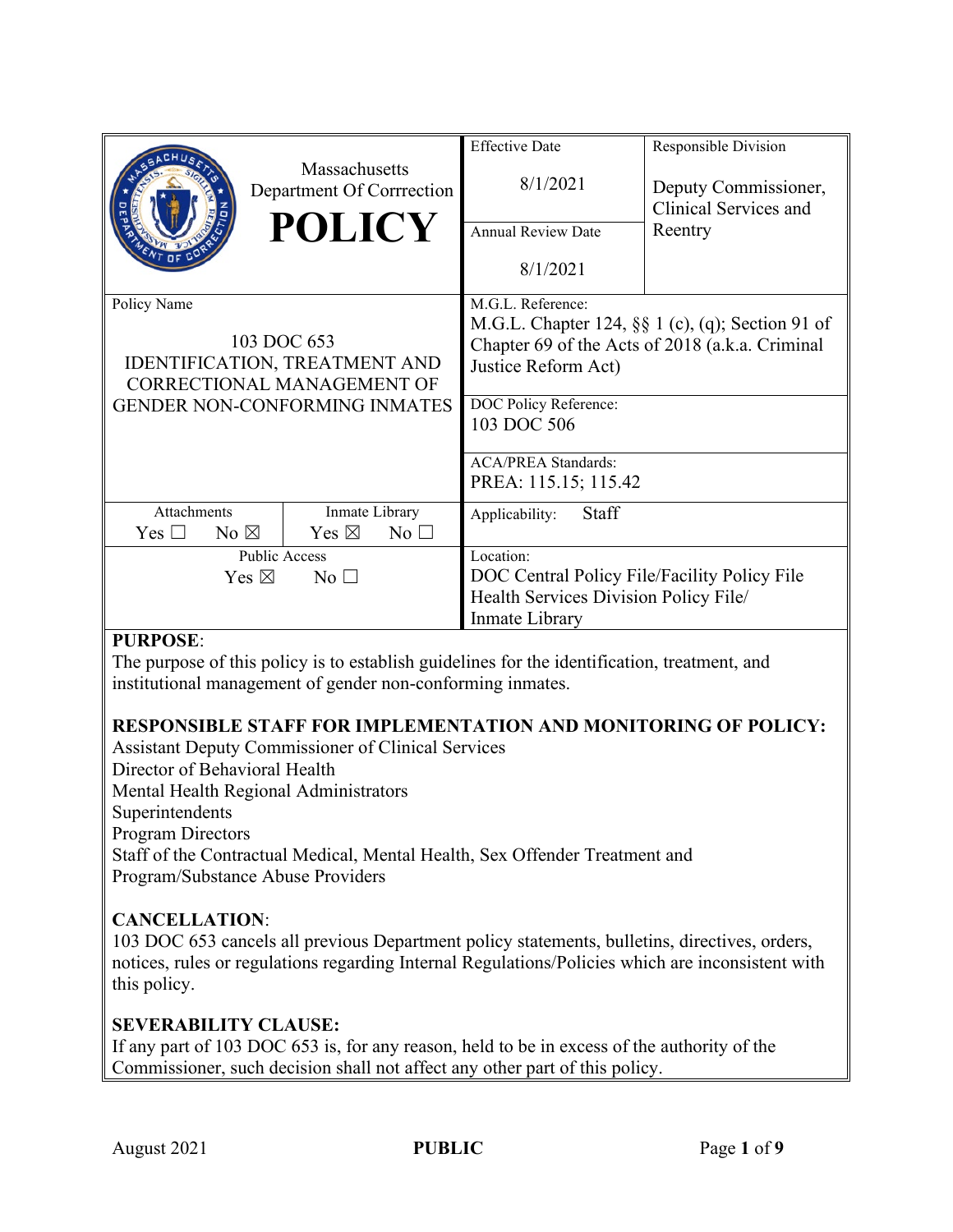# **TABLE OF CONTENTS**

| 653.01 | Definitions                                                  | 3              |
|--------|--------------------------------------------------------------|----------------|
| 653.02 | <b>Policy Statement</b>                                      | $\overline{4}$ |
| 653.03 | Management and Placement                                     | 4              |
| 653.04 | Verification of Gender Non-Conforming Status                 | 7              |
| 653.05 | Property, Hygiene and Grooming                               | 7              |
| 653.06 | Continuation of Cross-Gender Hormonal Therapy Upon Admission | 8              |
| 653.07 | Communication                                                | 9              |
| 653.08 | <b>Security Review</b>                                       | 9              |
| 653.09 | Emergencies                                                  | 9              |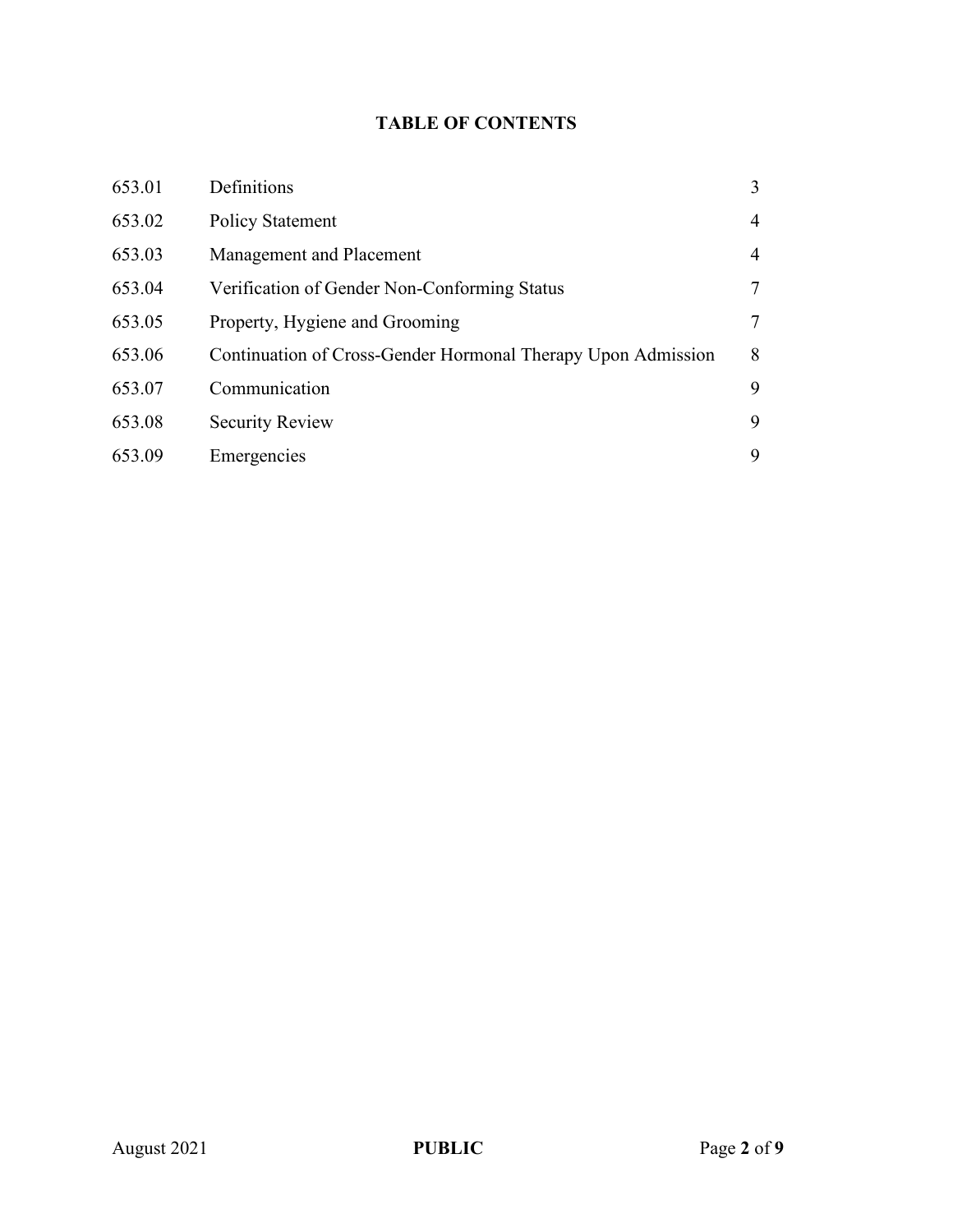#### **653.01 DEFINITIONS**

DSM-5: The Diagnostic and Statistics Manual of Mental Disorders Fifth Edition (DSM-5). A publication of the American Psychiatric Association (APA) which lists specific criteria that enable a clinician to establish a diagnosis of a mental disorder.

Program Mental Health Director: The contractual mental health provider who is responsible for the administration, management, supervision, and development of mental health programs and delivery of behavioral health services at all Department correctional facilities. The Program Mental Health Director provides and supervises mental health care services throughout the Department; evaluates patient care, and assesses what is required by way of treatment; determines the condition and adequacy of treatment facilities and programs; identifies the need for appropriate equipment; acts as a consultant for physicians and behavioral health care staff; delivers emergency and ongoing direct clinical services; develops and reviews Treatment Plans; and evaluates inmates when clinically indicated.

Exigent Circumstances: Circumstances, including institutional emergencies as set forth in the Department's regulations or policies, or emergencies in general, under which the doing of an act, or the not doing of an act, would create an unacceptable risk to the safety of any person or property.

Gender Dysphoria: Defined by the DSM-5 as the following:

- A. A marked incongruence between one's experienced/expressed gender and assigned gender, of at least 6 months' duration, as manifested by at least two of the following:
	- 1. A marked incongruence between one's experiences/expressed gender and primary and/or secondary sex characteristics (or in young adolescents, the anticipated secondary sex characteristics).
	- 2. A strong desire to be rid of one's primary and/or secondary sex characteristics because of a marked incongruence with one's experienced/expressed gender (or in young adolescents, a desire to prevent the development of the anticipated secondary sex characteristics).
	- 3. A strong desire for the primary and/or secondary sex characteristics of the other gender.
	- 4. A strong desire to be of the other gender (or some alternative gender different from one's assigned gender).
	- 5. A strong desire to be treated as the other gender (or some alternative gender different from one's assigned gender).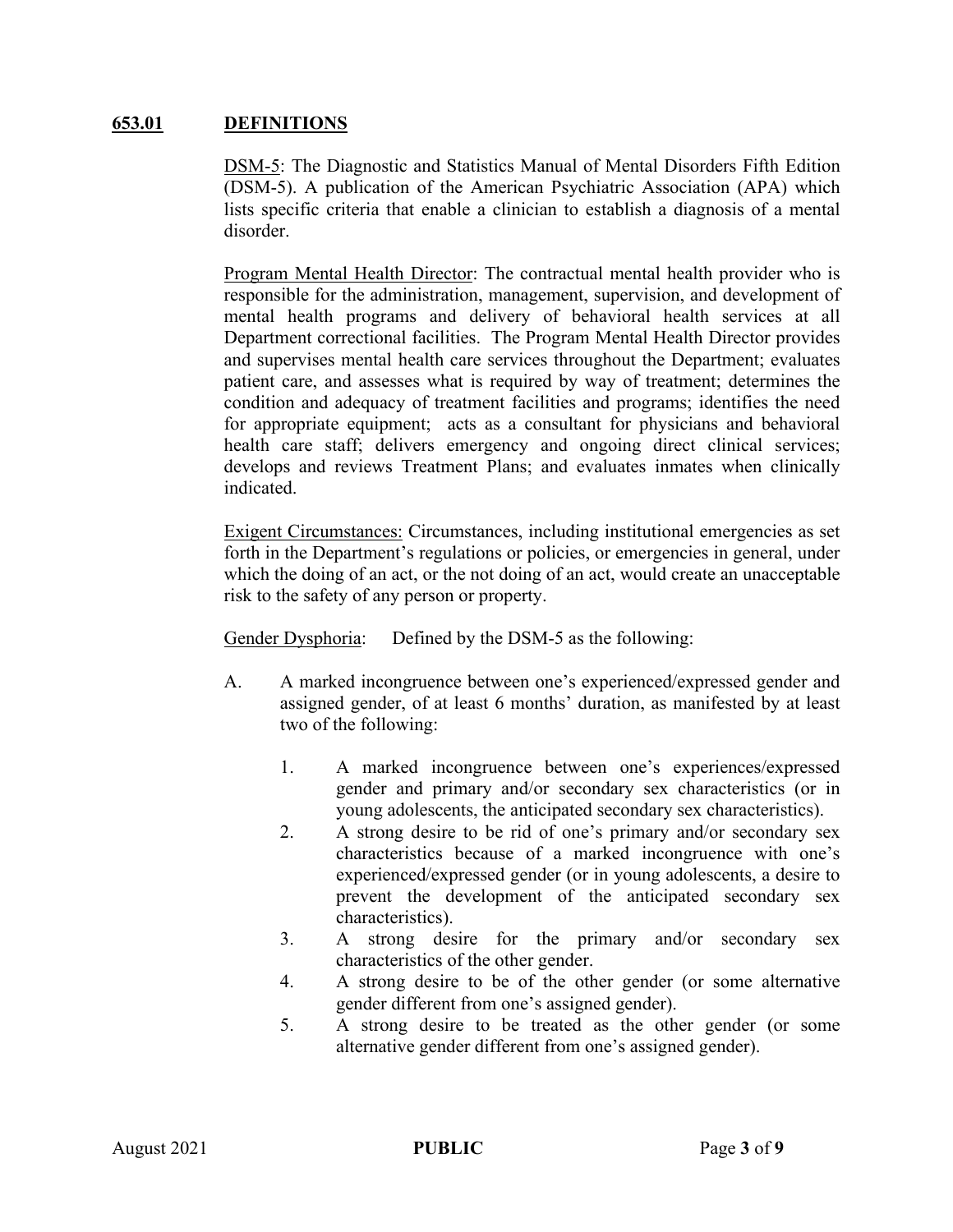- 6. A strong conviction that one has the typical feelings and reactions of the other gender (or some alternative gender different from one's assigned gender).
- B. The condition is associated with clinically significant distress or impairment in social, occupational, or other important areas of functioning.

Gender Identity: A person's identity, appearance or behavior as it relates to gender, whether or not that gender identity, appearance or behavior is different from that traditionally associated with the person's physiology or assigned sex at birth. Gender identity may be verified by providing evidence which may include, but is not limited to, medical history, mental health history, care or treatment of the gender identity, consistent and uniform assertion of the gender identity, or any other evidence that the gender identity is sincerely held as part of a person's core identity; provided, however, that gender identity shall not be asserted for any improper purpose.

Gender Non-Conforming: The extent to which a person's identity, role, or expression differs from cultural norms prescribed for people of a particular biological sex. Only some gender non-conforming individuals will experience gender dysphoria at some point in their lives.

Qualified Mental Health Professionals: Treatment providers who are psychiatrists, psychologists, psychiatric social workers, psychiatric nurses, and others who by virtue of their education, credentials and experience are permitted by law to evaluate and care for the mental health needs of patients.

# **653.02 POLICY STATEMENT**

It is the policy of the Massachusetts Department of Correction to appropriately manage gender non-conforming inmates in a humane, safe, correctional environment, sensitive to their unique adjustment issues, consistent with the core values, vision, and mission of the Department and its commitment to provide adequate medical care and mental health services to all inmates in its custody.

Gender expression is the sole province of the individual. Therefore, selfidentification for assessment of needs is required.

## **653.03 MANAGEMENT AND PLACEMENT**

At the time of their commitment, sentenced individuals are court ordered into the custody of the Department of Correction, and are transported to the Department's reception center for males or females based upon the court's order.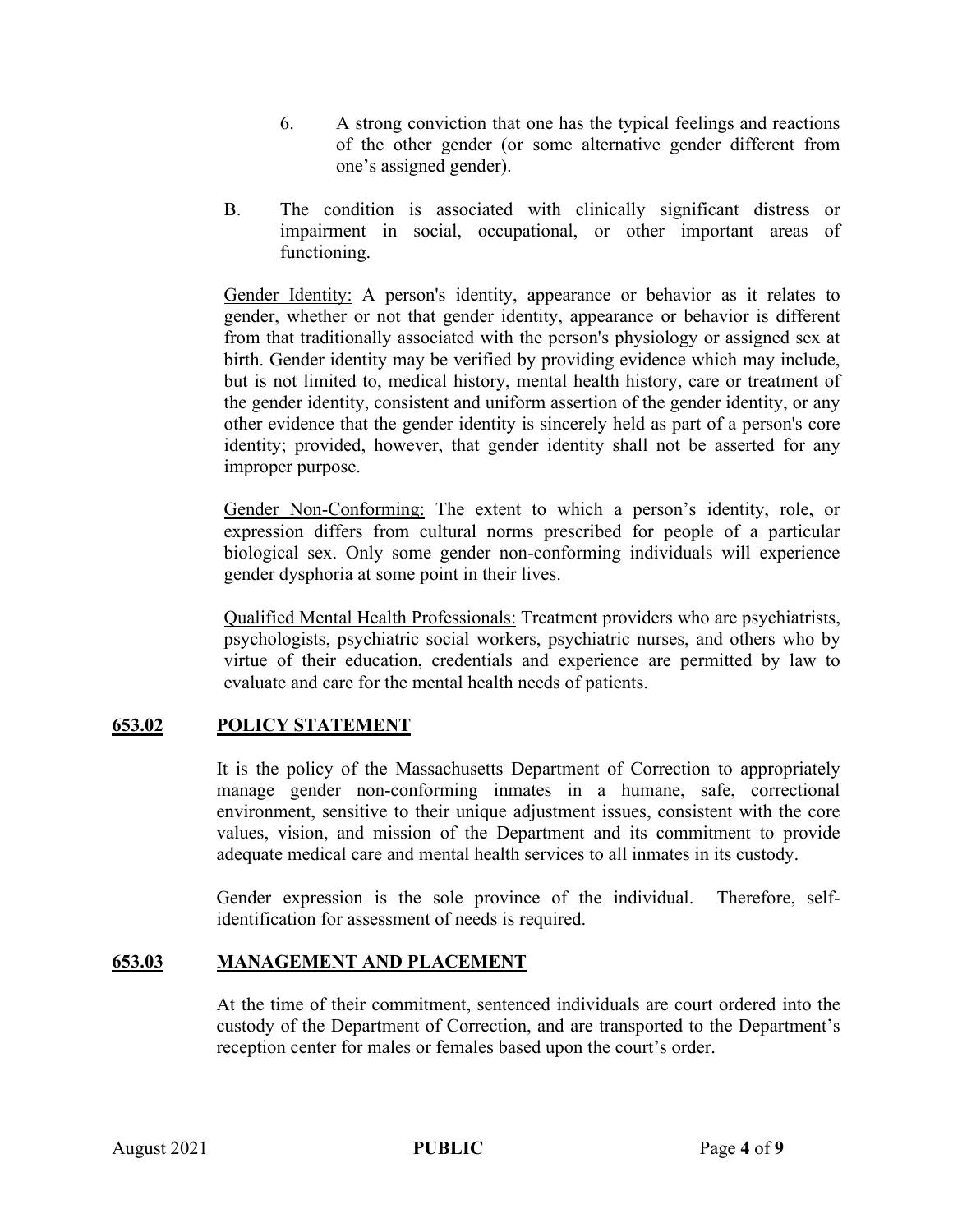Once committed to the Department of Correction, placement decisions, classification, and other programming assignments for gender non-conforming inmates shall be considered on a case-by-case basis. Factors which shall be considered include, but are not limited to, the inmate's stated request, whether a placement would ensure the inmate's health and safety, and/or whether the placement would present management or security problems.

Placement and programming assignments for each gender non-conforming inmate shall be reassessed at least twice each year in order to review any threats to safety experienced by the inmate.

A gender non-conforming inmate's own views with respect to his or her own safety shall be given serious consideration.

- 1. Initial Classification and Placement: For all new commitments, an IMS Housing Risk Factor Assessment is completed which examines issues of risk of victimization and risk of violence/predatory behavior/abusiveness. Should an inmate identify as gender non-conforming, the additional process of the verification of the gender non-conforming status shall commence as outlined in 103 DOC 653.04. The findings of the verification of the gender non-conforming status process, along with the Housing Risk Factor Assessment, shall inform housing, work, education, and program assignments.
	- A. Bi-Annual Review: A Housing Risk Factor Assessment will be completed at least every six months for all gender non-conforming inmates. In preparing for the status review, medical staff, mental health staff, and other security personnel will collaborate to assess appropriate programming and placement within the agency for each gender non-conforming inmate. The review shall assist with decisions regarding housing, work, education, and program assignments and shall focus on individual safety. Recommendations shall be considered on a case by case basis, and shall consider whether placement will ensure the inmate's health and safety, and whether the placement would present management or security issues. Security level, criminal and discipline history, medical and mental health assessment of needs, vulnerability to sexual victimization and potential of perpetrating abuse based on a history of being sexually or physically abusive, shall all be considered. The inmate's own views with respect to his or her own safety shall also be given serious consideration. This biannual review shall include a review of any threats to safety experienced by the inmate.

In addition, specific cases with partial completion of sex reassignment surgery, removal or augmentation of breasts, removal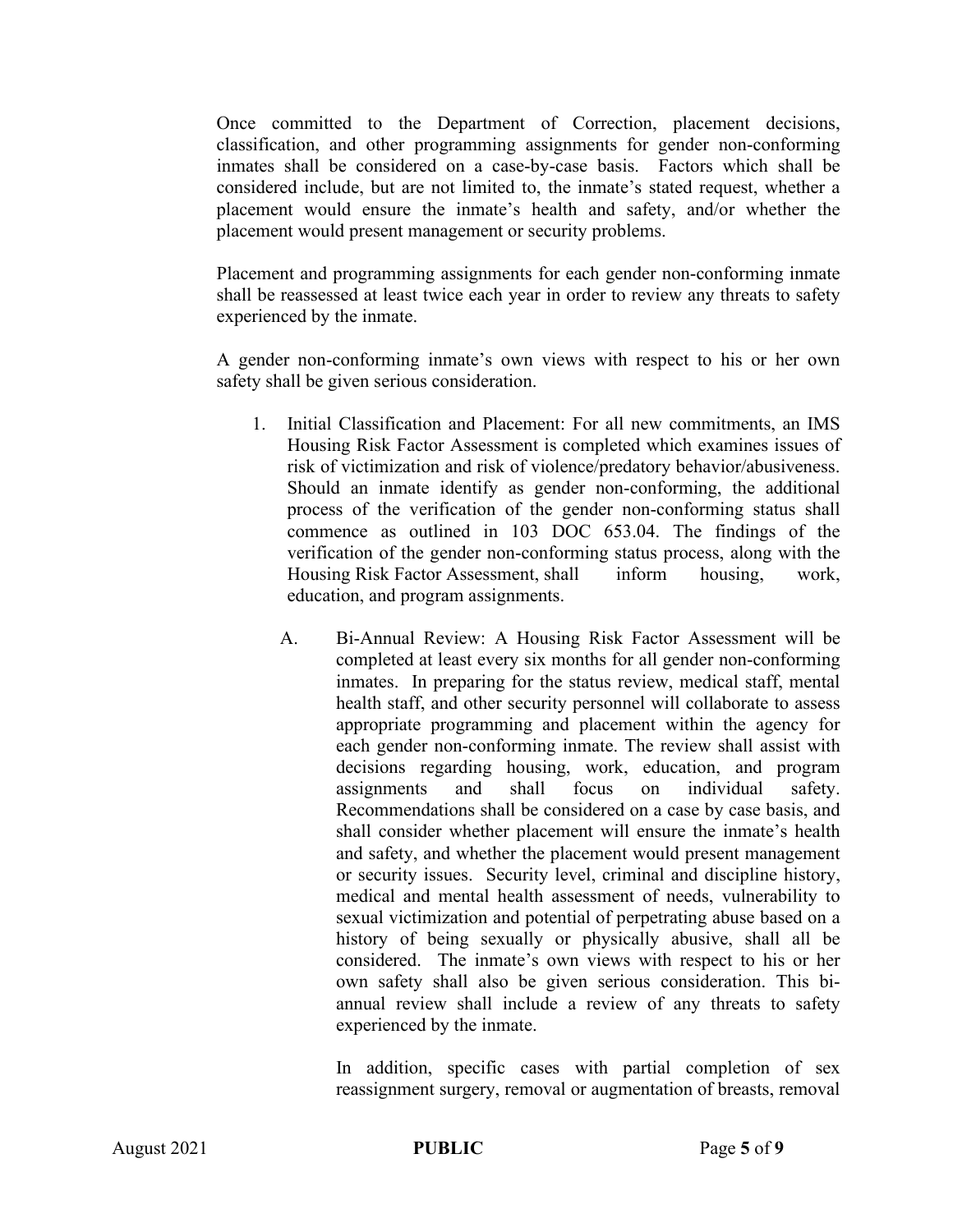of testicles, etc., shall be evaluated on a case by case basis by the Program Medical Director. In the event that the Program Medical Director's recommendation may potentially present security, safety, or operational difficulties within the correctional environment, the Director of Behavioral Health shall refer the request to the Deputy Commissioner of the Prison Division and the Deputy Commissioner of Clinical Services and Reentry for a security review, pursuant to 103 DOC 653.08, Security Review.

- B. Internal Placements: Site mental health directors may provide input as to their clinical recommendations related to housing gender nonconforming inmates within their respective facilities. Consideration of these clinical recommendations should be given by the Department of Correction when making determinations regarding such issues; however, final determination regarding internal housing placement is the responsibility of the Superintendent.
- C. Gender non-conforming inmates will not be housed in dedicated facilities, units, or wings solely on the basis of their gender nonconforming identification or status, unless such placement is in a dedicated facility, unit, or wing established in connection with a consent decree, legal settlement, or legal judgment for the purpose of protecting such inmates.
- D. Searches will be conducted pursuant to 103 DOC 506, *Search Policy.*
- E. Upon request by the inmate, an unclothed search will be conducted by an officer of the gender with which the inmate identifies, except in exigent circumstances. Gender non-conforming inmates shall inform the Department of their strip search preference, and any transition from that preference shall require reassessment by the contracted medical vendor.

Gender non-conforming inmates shall not be searched or physically examined for the sole purpose of determining the inmate's genital status. If the inmate's genital status is unknown, it may be determined during conversations with the inmate, by reviewing medical records, or, if necessary, by learning that information as part of a broader medical examination conducted in private by the contracted medical provider.

The Department shall provide training to security staff regarding how to conduct gender-specific pat-down searches. Pat-down searches of gender non-conforming inmates shall be conducted in a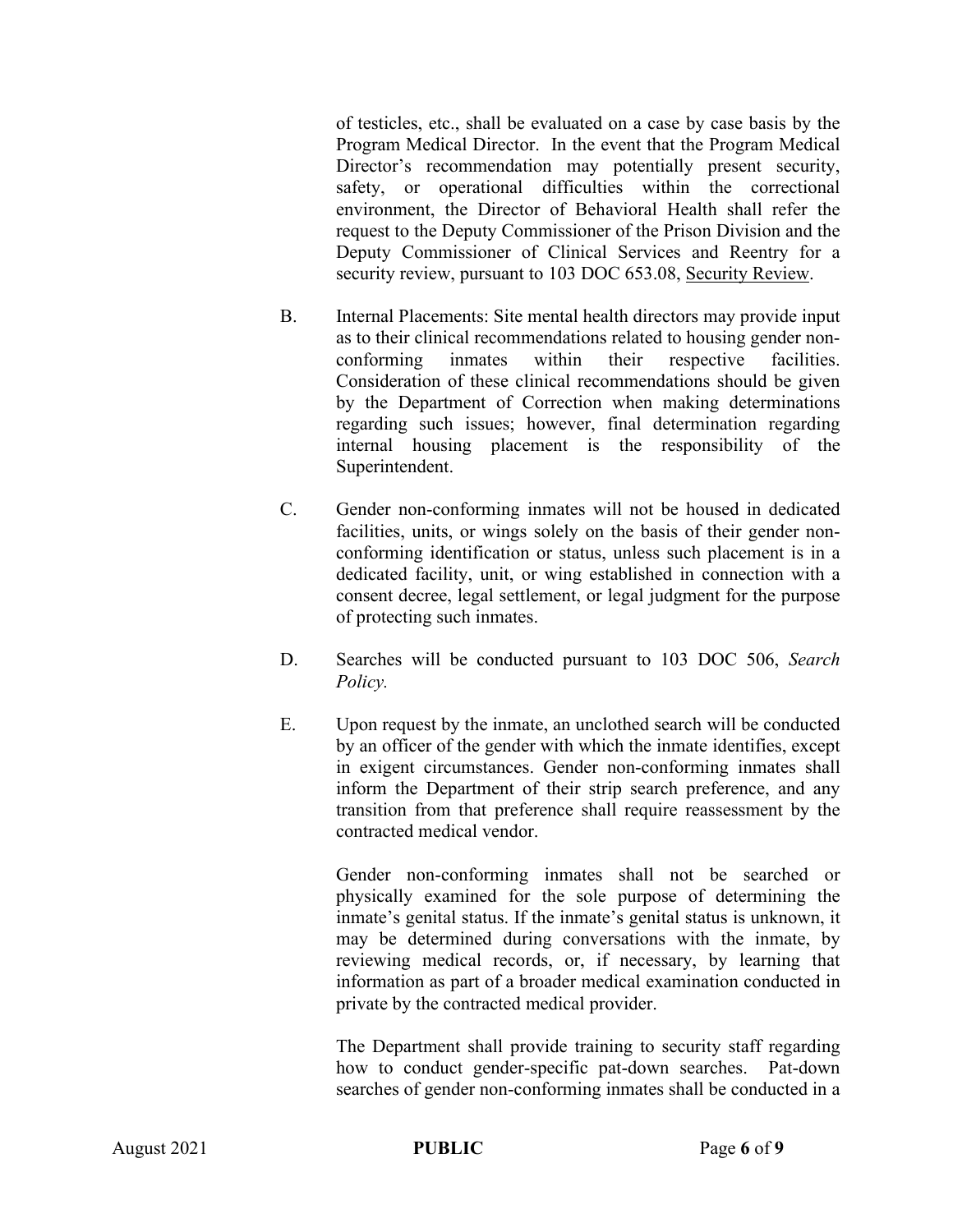professional and respectful manner, and in the least intrusive manner possible, consistent with security needs.

## **653.04 VERIFICATION OF GENDER NON-CONFORMING STATUS**

1. If, upon admission to the Department, or at any time during an inmate's incarceration, an inmate self-identifies as being gender non-conforming, a facility-based medical provider, or qualified mental health professional assigned to the inmate, shall review the inmate's gender non-conforming status to determine whether the inmate's gender identity is sincerely held as part of the inmate's core identity. This assessment shall include a thorough record review including obtaining releases of information for external providers as well as a face to face interview. Gender identity may be verified by providing to the medical provider or qualified mental health professional evidence of the inmate's gender non-conforming status which may include, but is not limited to, medical history, mental health history, care or treatment of the gender identity, consistent and uniform assertion of the gender identity, or any other evidence that the gender identity is sincerely held.

For persons returned to the custody of the Department of Correction with a previously confirmed gender non-conforming status, a new gender identity verification process shall not be required unless indicated by the contracted medical provider or qualified mental health professional assigned to the inmate.

2. If an inmate's gender non-conforming status is denied by the contracted medical provider or qualified mental health professional assigned to the inmate, the inmate may appeal to the Statewide Medical Director within thirty (30) days of the denial. The Statewide Medical Director shall issue his/her/their decision for the appeal within sixty (60) days of receipt of the appeal. The grounds for the appeal decision shall be in writing and given to the inmate. The Statewide Medical Director's decision is final.

If an inmate's gender non-conforming status is denied, the inmate may request a re-verification process by the facility-based medical provider or qualified mental health professional assigned to the inmate after one year of the prior denial.

## **653.05 PROPERTY, HYGIENE, AND GROOMING**

1. At the time of commitment, an inmate who self identifies as gender nonconforming shall be assessed by the contracted medical and/or mental health provider to confirm the inmate's gender identity. If the inmate's gender nonconforming status is affirmed, the inmate shall be provided access to clothing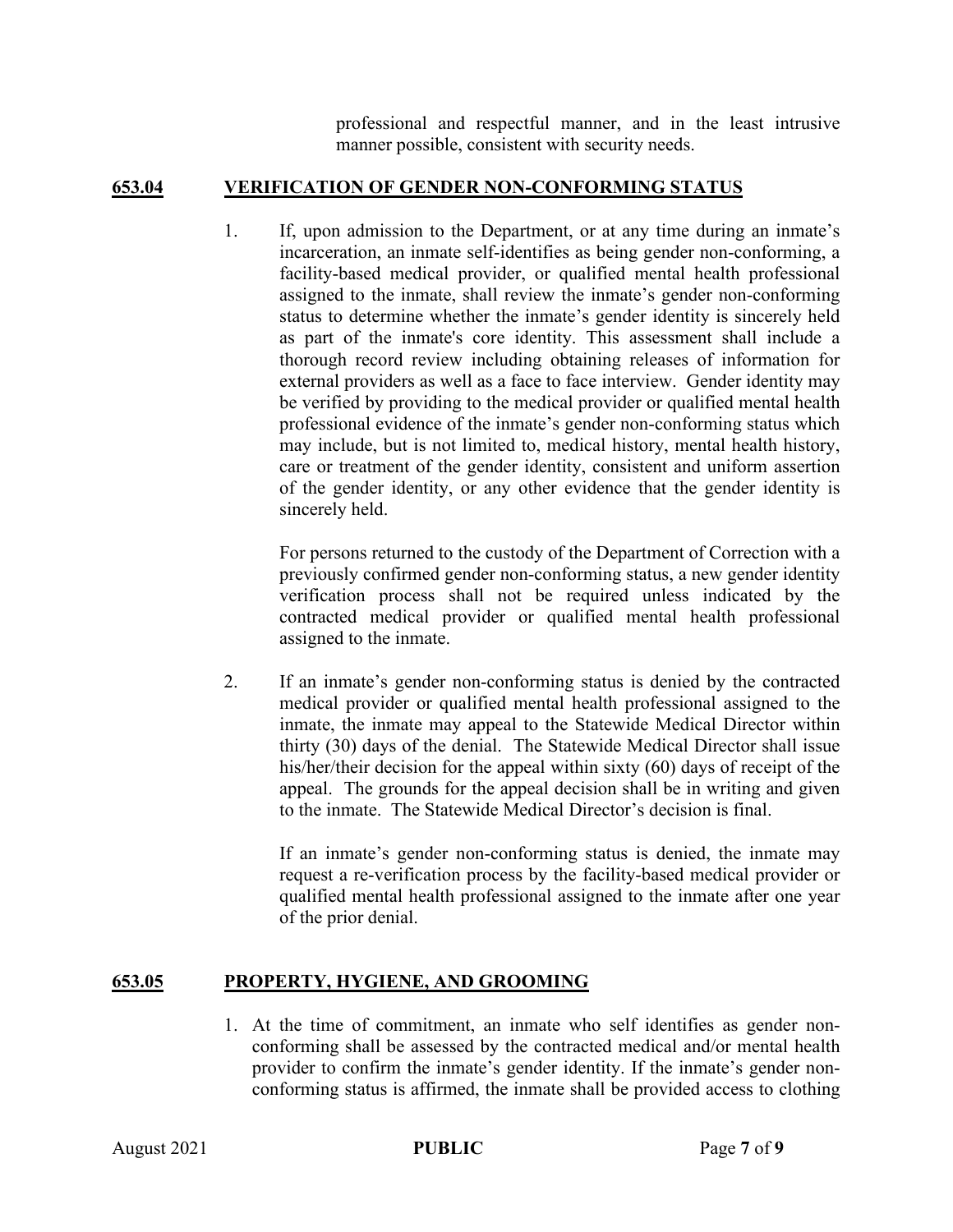and canteen items of the inmate's gender identity. In addition, personal property consistent with the inmate's gender identity shall be available for the inmate to purchase through the canteen. The personal property must be commensurate with the security level of the facility. As such, not all items are available universally.

- 2. Any item utilized to feminize or masculinize which is not property approved by the Department (e.g., chest binders, breast forms, etc.) though deemed necessary by medical providers may be ordered by a Primary Care Provider (PCP) and noted as a medical device in IMS.
- 3. All gender non-conforming inmates shall be provided notice by the facility PREA Manager or Deputy Superintendent of Reentry that they shall be given the opportunity to shower separately from other inmates. An appropriate schedule shall be included within said notice.

#### **653.06 CONTINUATION OF CROSS-GENDER HORMONAL THERAPY UPON ADMISSION**

Upon admission to the Department, any inmate who has a current, lawful prescription for cross-gender hormonal therapy which is part of an established regimen for the inmate's gender non-conforming status and/or Gender Dysphoria shall have the cross-gender hormonal therapy continued at the time of placement into the Department's custody unless a contracted medical provider determines that such cross-gender hormonal therapy which is part of an established regimen for the inmate's treatment is clinically contraindicated. Cross-gender hormonal therapy as described above shall be continued within the Department until an appropriate treatment plan has been developed by the PCP.

- 1. All newly committed gender non-conforming inmates receiving hormone therapy shall be evaluated by the medical PCP on-site and then referred to the identified contracted endocrinologist for assessment and continuity of therapy. The endocrinologist determines whether there are any medical contraindications to cross-gender hormone treatment. If no such contraindications exist, the endocrinologist shall recommend the appropriate medication, dose and management with cross-gender hormone therapy. The site Medical Director shall review the endocrinologist's recommendation and shall write a corresponding medical order or shall document the rationale for alternative treatment.
- 2. A refusal by an inmate to provide a Release of Information (ROI) so that medical and mental health records prior to incarceration may be obtained and reviewed may be cause for discontinuing cross-gender hormonal therapy and for interrupting or tapering the medication(s), within the discretion of the Statewide Medical Director.